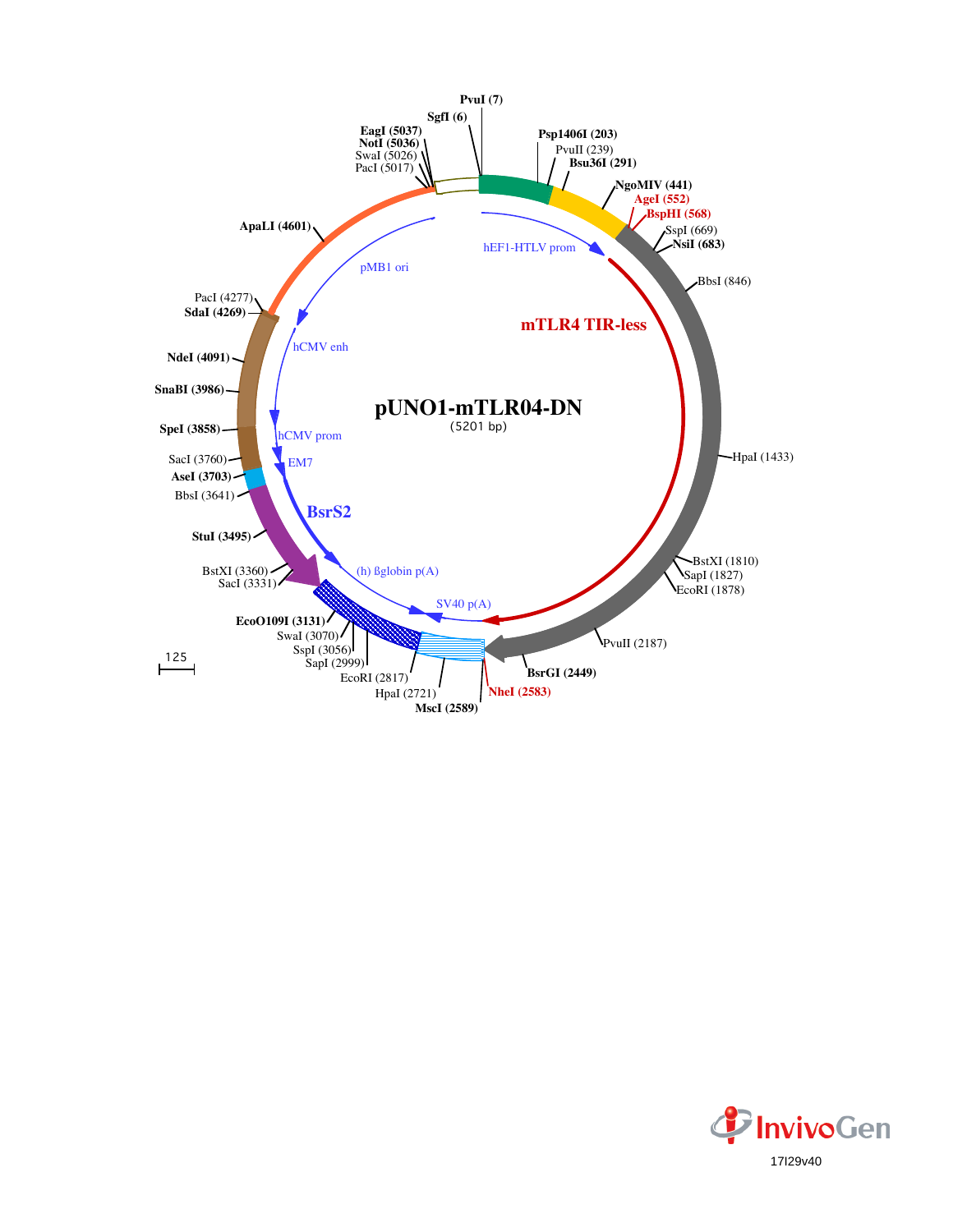**PvuI (7)**

| SgfI(6) |
|---------|
|---------|

GGATCTGCGATCGCTCCGGTGCCCGTCAGTGGGCAGAGCGCACATCGCCCACAGTCCCCGAGAAGTTGGGGGGAGGGGTCGGCAATTGAACGGGTGCCTA 1

|                 | 101 GAGAAGGTGGCGCGGGGTAAACTGGGAAAGTGATGTCGTGTACTGGCTCCGCCTTTTTCCCGAGGGTGGGGGAACCGTATATAAGTGCAGTAGTCGCC                                                                                                                                                                                                                                                                                               |
|-----------------|------------------------------------------------------------------------------------------------------------------------------------------------------------------------------------------------------------------------------------------------------------------------------------------------------------------------------------------------------------------------------------------------------|
|                 | Psp1406I (203)<br>PvuII $(239)$<br><b>Bsu36I</b> (291)                                                                                                                                                                                                                                                                                                                                               |
| 301             | GCCATCCACGCCGGTTGAGTCGCGTTCTGCCGCCTCCCGCCTGTGGTGCCTCCTGAACTGCGTCCGCCGTCTAGGTAAGTTTAAAGCTCAGGTCGAGACC                                                                                                                                                                                                                                                                                                 |
| 401             | NgoMIV(441)                                                                                                                                                                                                                                                                                                                                                                                          |
| 501             | AgeI $(552)$<br><b>BspHI</b> (568)<br>TCTGTTCTGCGCCGTTACAGATCCAAGCTGTGACCGGCGCCTACCTGAGATCACCGGTAGGAGGGCCATCATGATGCCTCCCTGGCTCCTGGCTAGGACT<br>1 <sup>M</sup> MMPPW<br>- L.<br>L A                                                                                                                                                                                                                    |
| 11 <sup>2</sup> | <b>NsiI</b> (683)<br>SspI(669)<br>L T P G S L N P C I E V V P N<br>L I M A L F<br>F S C<br>I T Y O C M D O K<br>701 TCAGCAAAGTCCCTGATGACATTCCTTCTTCAACCAAGAACATAGATCTGAGCTTCAACCCCTTGAAGATCTTAAAAAGCTATAGCTTCTCCAATTTTTC<br>L S F N P L K<br>44 L S K V<br>P.<br>D<br>D<br>P<br>S.<br>S T<br>K N<br>D<br>ILK<br>S Y<br>S.<br>Æ<br>$S \times N$<br>$F-S$<br>- 1                                       |
| 77▶             | BbsI (846)<br>801 AGAACTTCAGTGGCTGGATTTATCCAGGTGTGAAATTGAAACAATTGAAGACAAGGCATGGCATGGCTTACACCACCTCTCAAACTTGATACTGACAGGA<br>I E T I E D K A W H G L H H L S N<br>E L O W L D L<br>S R C E<br>$\mathsf{I} \mathsf{I}$ $\mathsf{T}$ G<br>- L                                                                                                                                                             |
| 111<br>$144$ P  | 901 AACCCTATCCAGAGTTTTTCCCCAGGAAGTTTCTCTGGACTAACAAGTTTAGAGAATCTGGTGGCTGTGGAGACAAAATTGGCCTCTCTAGAAAGCTTCC<br>I Q S F S P G S F S G L T S L E N L V A V E T K L A<br>S.<br>E<br>-S<br>1001 CTATTGGACAGCTTATAACCTTAAAGAAACTCAATGTGGCTCACAATTTTATACATTCCTGTAAGTTACCTGCATATTTTTCCAATCTGACGAACCTAGT<br>IT L K K L N V A H N F I H S C K L P A Y F<br>IGO L<br>S.<br>N<br>$\top$<br>N                       |
| 177             | 1101 ACATGTGGATCTTTCTTATAACTATATTCAAACTATTACTGTCAACGACTTACAGTTTCTACGTGAAAATCCACAAGTCAATCTCTCTTTAGACATATCT<br>H V D L S Y N Y I Q T I T V N D L Q F L R E N P Q V N<br>LS LD<br>1201 TTGAACCCAATTGACTTCATTCAAGACCAAGCCTTTCAGGGAATTAAGCTCCATGAACTGACTCTAAGAGGTAATTTTAATAGCTCAAATATAATGAAAA<br>211) LN P I D F I Q D Q A F Q G I K L H E L T L R G N F N<br>SSN<br>M K                                  |
| 244 ▶ T         | 1301 CTTGCCTTCAAAACCTGGCTGGTTTACACATCCATCGGTTGATCTTGGGAGAATTTAAAGATGAAAGGAATCTGGAAATTTTTGAACCCTCTATCATGGA<br>L H I H R L I L G E F K D E R N<br>G<br>-L E<br>C L O N<br>L A<br>E<br>-S<br>M E<br>HpaI (1433)                                                                                                                                                                                         |
| 277             | 1401 AGGACTATGTGATGTGACCATTGATGAGTTCAGGTTAACATATACAAATGATTTTTCAGATGATATTGTTAAGTTCCATTGCTTGGCGAATGTTTCTGCA<br>I D E F R L T Y T N D F S D D<br>L C D V T<br>IVKFHCLAN<br>G<br>VSA                                                                                                                                                                                                                     |
| 311<br>$344$ P  | M S L A G V S I K Y L E D V P K H F K W Q S L S I I R C Q L K Q F<br>1601 CAACTCTGGATCTACCCTTTCTTAAAAGTTTGACTTTAACTATGAACAAAGGGTCTATCAGTTTTAAAAAAGTGGCCCTACCAAGTCTCAGCTATCTAGA<br>L T M N K G<br>L K<br>$\top$<br>$^{\circ}$ S<br>$\sim 1$<br>S F K K<br><b>A</b><br>L D<br>$\mathsf{P}$<br>- F<br><sub>S</sub><br>- L<br>$\mathsf{V}$<br>- 11<br>P<br>S                                             |
| 377             | L S R N A L S F<br>S G C C S Y S D L G T N S<br>L R H L D L S F N G A<br>$\sim$ 1.<br>SapI (1827)<br>EcoRI (1878)<br><b>BstXI</b> (1810)<br>1801 ATTATGAGTGCCAATTTCATGGGTCTAGAAGAGCTGCAGCACCTGGATTTTCAGCACTCTACTTTAAAAAGGGTCACAGAATTCTCAGCGTTCTTATCCC                                                                                                                                                |
| 411             | I M S A N F M G L E E L Q H L D F Q H S T L K R V T E F S A F L S<br>1901 TTGAAAAGCTACTTTACCTTGACATCTCTTATACTAACACCAAAATTGACTTCGATGGTATATTTCTTGGCTTGACCAGTCTCAACACATTAAAAATGGC<br>444) LEKLLYLD ISYTNTK I DFD GIFL GLT SLNTLKMA<br>2001 TGGCAATTCTTTCAAAGACAACACCCTTTCAAATGTCTTTGCAAACACAACAACTTGACATTCCTGGATCTTTCTAAATGTCAATTGGAACAAATATCT<br>477 CNSFKDNT L SNV FANTTN L T F L D L SK C O L E O IS |
|                 | PvuII (2187)<br>2101 TGGGGGGTATTTGACACCCTCCATAGACTTCAATTATTAAATATGAGTCACAACAATCTATTGTTTTTGGATTCATCCCATTATAACCAGCTGTATTCCC<br>511 N G V F D T L H R L Q L L N M S H N N L L F L D S S H Y N Q L Y S                                                                                                                                                                                                   |
|                 | 2201 TCAGCACTCTTGATTGCAGTTTCAATCGCATAGAGACATCTAAAGGAATACTGCAACATTTTCCAAAGAGTCTAGCCTTCTTCAATCTTACTAATAATTC<br>544) L S T L D C S F N R I E T S K G I L Q H F P K S L A F F N L T N N S<br>2301 TGTTGCTTGTATATGTGAACATCAGAAATTCCTGCAGTGGGTCAAGGACCAGAAGCAGTTCTTGGTGAATGTTGAACAAATGACATGTGCAACACCTGTA<br>577 VACICEH Q K F L Q W V K D Q K Q F L V N V E Q M T C A T P V<br><b>BsrGI</b> (2449)         |
|                 | 2401 GAGATGAATACCTCCTTAGTGTTGGATTTTAATAATTCTACCTGTTATATGTACAAGACAATCATCAGTGTGAGTGGTCAGTGTGATTGTGGTATCCA<br>611) EMNT SLVLD FNN ST CYMYKT I I SV SV V SV I V V S<br><b>MscI</b> (2589)                                                                                                                                                                                                                |
|                 | <b>NheI</b> (2583)<br>644▶T V A F L I Y H F Y F H L I L I A G C K K Y S R G E S •<br>2601 GATAAGATACATTGATGAGTTTGGACAAACCACAACTAGAATGCAGTGAAAAAATGCTTTATTTGTGAAATTTGTGATGCTATTGCTTTATTTGTAACC                                                                                                                                                                                                        |